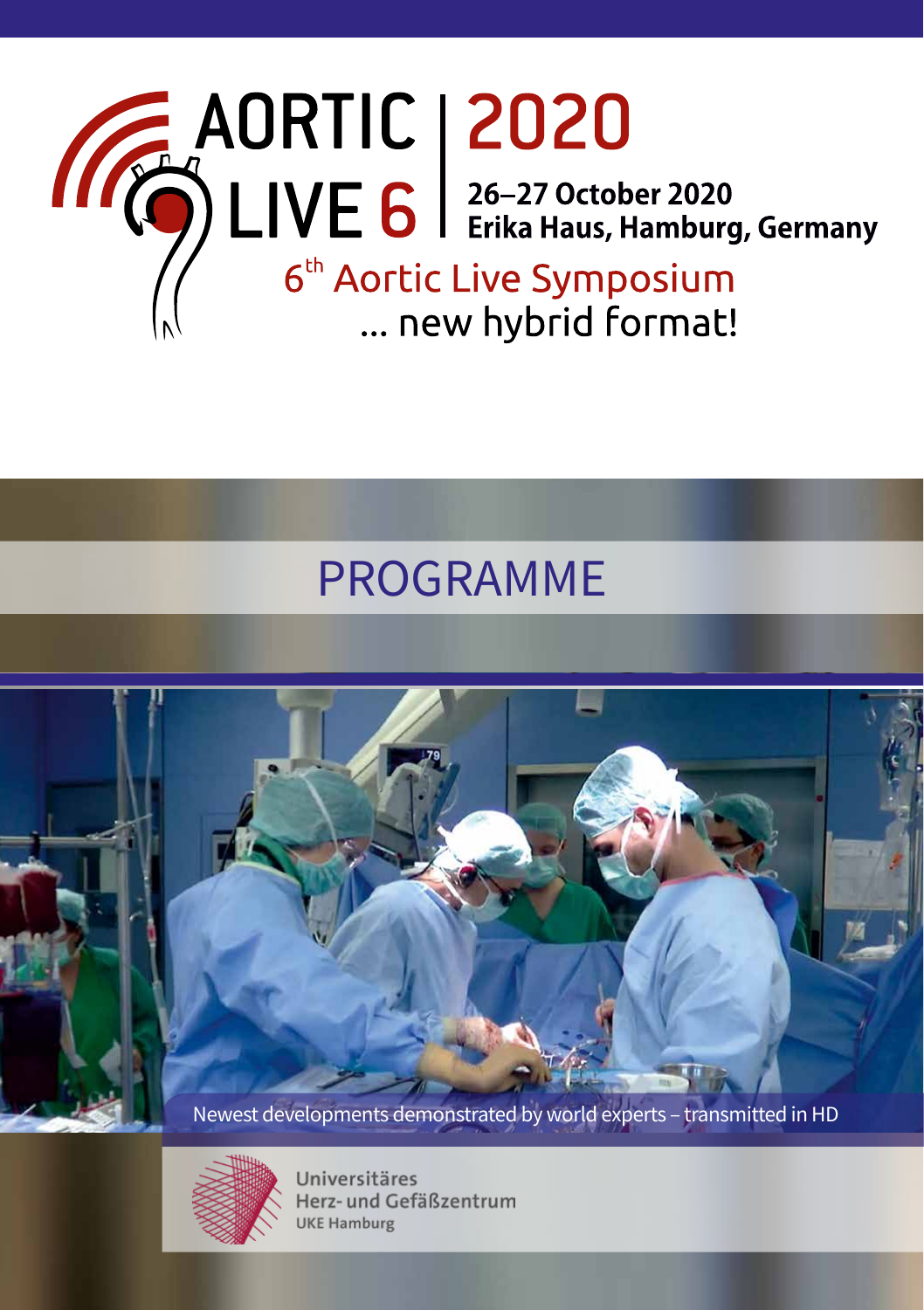## WELCOME WELCOME SCIENTIFIC COMMITTEE

#### *Dear Colleagues and industry-partners,*

*This year unusual challenges associated with the COVID-19 pandemic have prevented many large cardiovascular meetings to take place, others have changed their structure and tried to adapt to the new circumstances by web-streaming technologies.*

*Aortic Live has been the benchmark for aortic live-case meetings for several years and we are very glad to announce Aortic Live 6 in Hamburg from 26-27 October 2020.*

*The structure of the meeting will remain: a two-day meeting including more than 20 aortic live cases performed by international expert operators alongside with presentations and edited cases focussing on new technology in open and endovascular aortic repair.* 

*The focus and spirit of Aortic Live will be unchanged. The new hybrid format with European faculty on-site will stimulate high-level panel discussions without the limitations of remote connections. The meeting will be fully web-streamed worldwide with no admission cost!*

*We look forward to another exciting, innovative, and stimulating Aortic Live 2020 in Hamburg and welcome you all to register, attend, and take part in discussions.*

*Sincerely yours,*

Tik Kill of for

*Prof. Tilo Kölbel Dr. Konstantinos Tsagakis Prof. Heinz Jakob* 

*Also on behalf of the co-directors*





Tilo Kölbel Hamburg, Germany

#### Co-directors



Joseph E. Bavaria Philadelphia, USA



Michael Borger Leipzig, Germany

Konstantinos Tsagakis Essen, Germany



Founding director Heinz Jakob Essen, Germany

E. Sebastian Debus Hamburg, Germany





Christian Detter Hamburg, Germany





Arjang Ruhparwar Essen, Germany

Paris, France Gustavo Oderich Rochester, USA



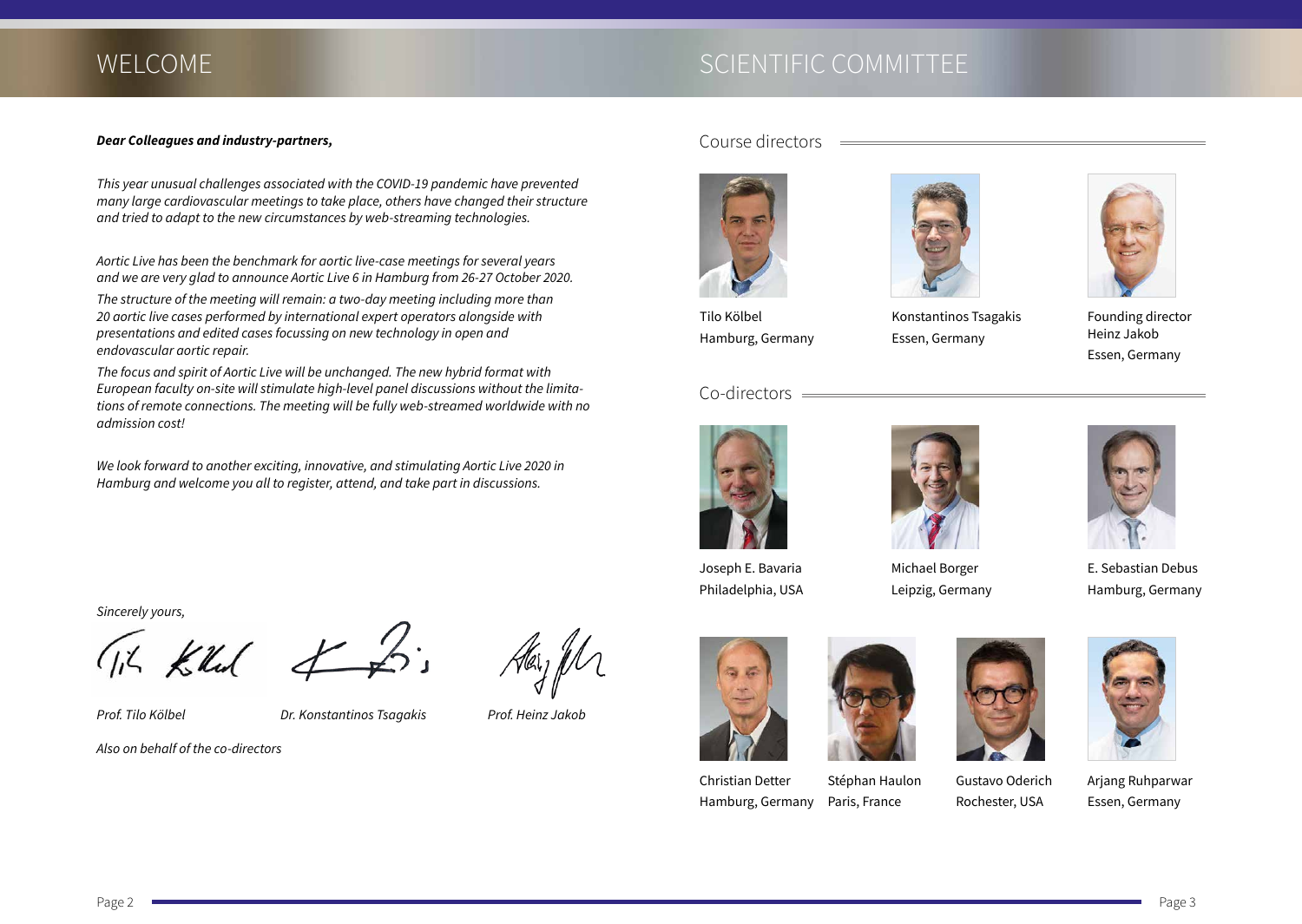## FACULTY **EXECULTY** FACULTY

**Martin Austermann,** Münster, Germany **Luca Bertoglio,** Milan, Italy **Dittmar Böckler,** Heidelberg, Germany **Tom Carrell**, Cambridge, United Kingdom **Roberto Chiesa,** Milan, Italy

**Lenard Conradi,** Hamburg, Germany **Ruggero De Paulis,** Rome, Italy **Jean-Paul de Vries,** Groningen, Netherlands **Steffen Desch,** Leipzig, Germany **Pascal Dohmen,** Rostock, Germany

**Gebrine El Khoury,** Brussels, Belgium **Anthony Estrera,** Houston, United States **Christian Etz,** Leipzig, Germany **Dominique Fabre,** Garches, France **Volkmar Falk,** Berlin, Germany

**Mark Adam Farber,** Chapel Hill, United States **Thomas Gandet,** Montpellier, France **Athanasios Giannoukas,** Larissa, Greece **Evaldas Girdauskas,** Hamburg, Germany **Martin Grabenwöger,** Vienna, Austria

**David Holzhey,** Leipzig, Germany **Susanne Honig,** Hamburg, Germany **Michael Jacobs,** Maastricht, Netherlands **Piotr Kasprzak,** Regensburg, Germany **Jörg Kempfert,** Berlin, Germany

**Lars Kock,** Hamburg, Germany **Emmanuel Lansac,** Paris, France **Vladimir Makaloski,** Bern, Switzerland **Andreas Martens,** Hannover, Germany **Tara Mastracci,** London, United Kingdom

### INVITED FACULTY INVITED FACULTY

**Germano Melissano,** Milan, Italy **Michael Moche,** Leipzig, Germany **Bijan Modarai,** London, United Kingdom **Kyriakos Oikonomou,** Regensburg, Germany **Davide Pacini,** Bologna, Italy

**Giuseppe Panuccio,** Hamburg, Germany **Karin Pfister,** Regensburg, Germany **Maximilian Pichlmaier,** Munich, Germany **Tim Resch,** Malmö, Sweden **Fiona Rohlffs,** Hamburg, Germany

**Eric Roselli,** Cleveland, United States **Johannes Schirmer,** Hamburg, Germany **Jürg Schmidli,** Bern, Switzerland **G.W.H. Schurink,** Maastricht, Netherlands **Konstantinos Spanos,** Larissa, Greece

**Nikolaos Tsilimparis,** Munich, Germany **Joost A. van Herwaarden,** Utrecht, Netherlands **Hendrik Verhagen,** Rotterdam, Netherlands **Fabio Verzini,** Perugia, Italy **Yskert von Kodolitsch,** Hamburg, Germany

**Daniel Wendt,** Essen, Germany **Alexander Weymann,** Essen, Germany **Sabine Wipper,** Innsbruck, Austria **Kak Khee Yeung,** Amsterdam, Netherlands

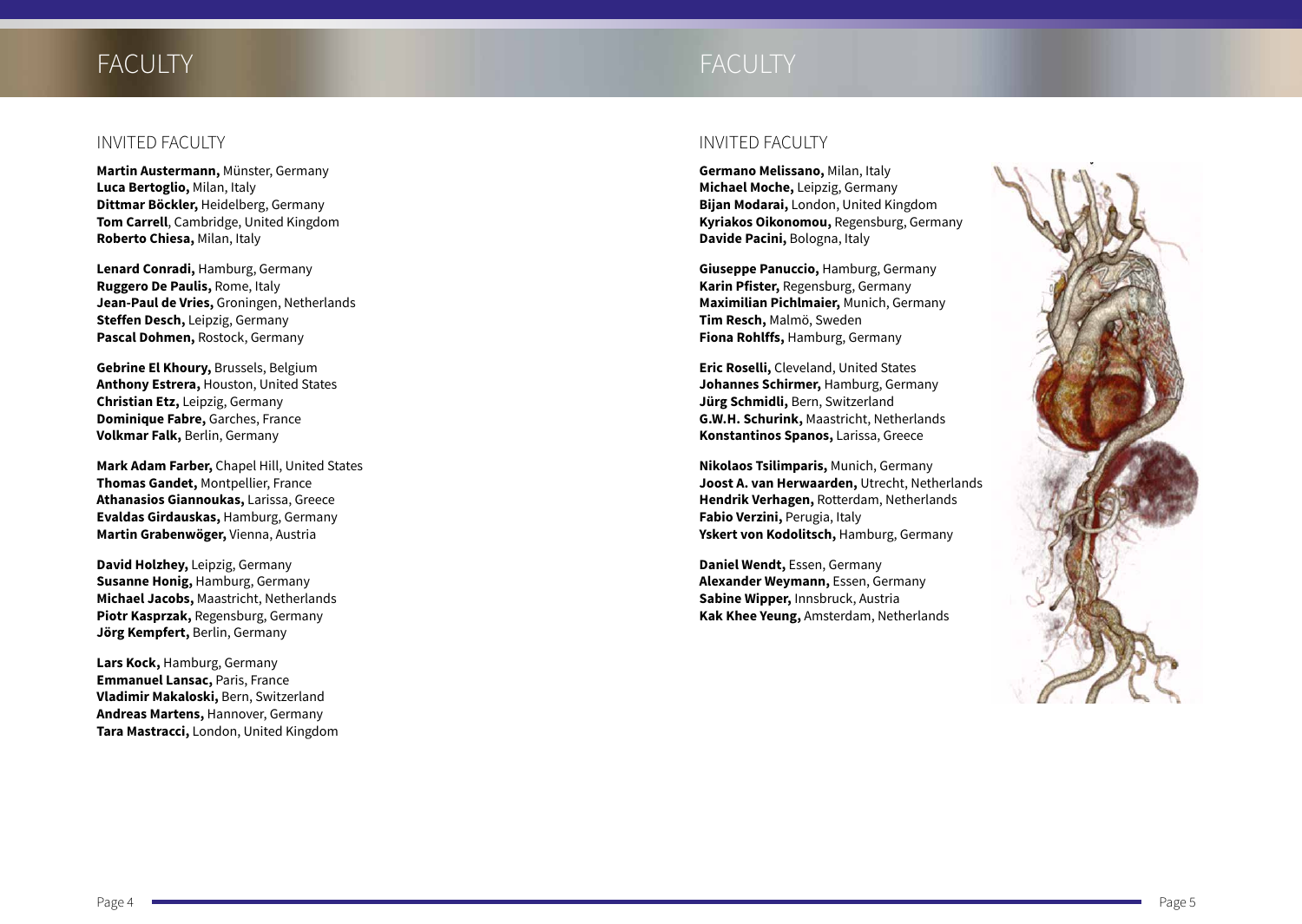## LIVE CASE TRANSMISSION CENTERS | AUSPICE GENERAL INFORMATION

### LIVE CASE TRANSMISSION CENTERS

Klinik und Poliklinik für Gefäßmedizin Universitäres Herz- und Gefäßzentrum Hamburg Universitätsklinikum Hamburg Eppendorf

Universitätsklinikum Essen (AöR) Westdeutsches Herz- und Gefäßzentrum Essen Klinik für Thorax- und Kardiovaskuläre Chirurgie

Universitätsklinikum Leipzig Abteilung für Herzchirurgie

Institut Mutualiste Montsouris | Paris

Universitätsklinikum Regensburg Abteilung für Gefäßchirurgie

#### AUSPICE

#### **The 6th Aortic Live Symposium 2020 is under the auspice of:**



German Society for Angiology



European Society for Vascular Medicine



German Vascular Society (DGG)

#### European Society for CardioVascular Surgery

#### DATE AND VENUE

#### **26–27 October 2020**

#### **ERIKA-HAUS**

Martinistr. 52, W 29 20251 Hamburg, Germany

#### **Registration fees:**

Registration for this hybrid event is free of charge. Only virtual participation is possible.

Please note that Internet Explorer is not supported by the Aortic Live event platform. We recommend using Firefox or Chrome.

### ACCREDITATION

**The medical association Hamburg** (Landesärztekammer Hamburg) will provide a total of **21 CME** credits for attendees.

Certificates of attendance will be provided after the course.

### MEDTECH EUROPE

We are happy to announce that the Aortic Live Symposium 2020, starting on 26 October 2020 in Hamburg, Germany, has been rated compliant with the **MedTech Europe** Code of Ethical Business Practice. This decision is posted on [www.ethicalmedtech.eu.](http://www.ethicalmedtech.eu.).

### CONGRESS ORGANISATION



**Congress Organisation and More GmbH** Munich, Germany Phone: + 49 89 237 57 465 E-Mail: t.jaeger@cong-o.com www.cong-o.com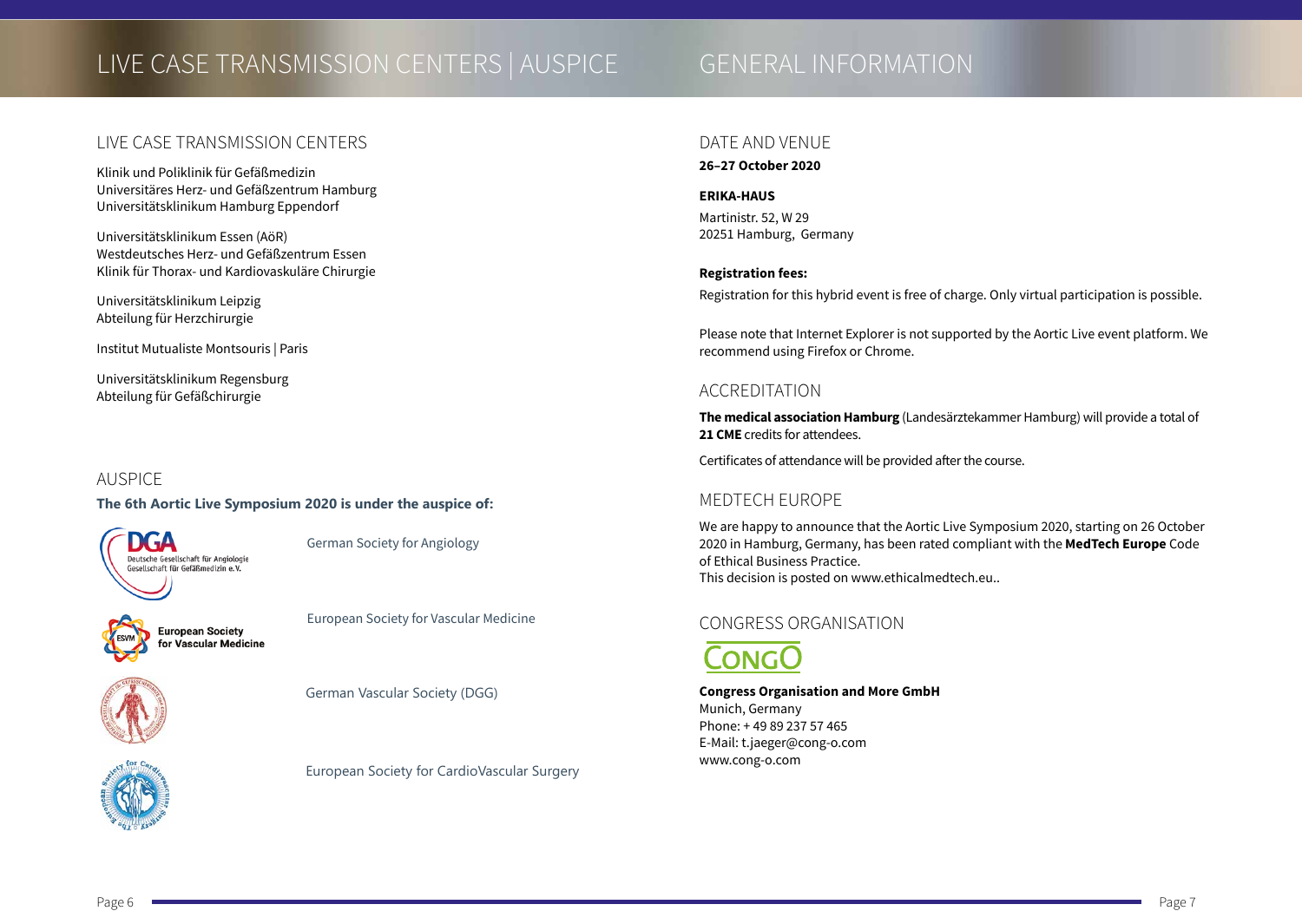## PROGRAMME MONDAY, 26 OCTOBER 2020 PROGRAMME MONDAY, 26 OCTOBER 2020

#### AORTIC VALVE – ROOT – ASCENDING AORTA

#### **08.00 - 08:15 WELCOME**

#### *T. Kölbel, K. Tsagakis*

**08.15 - 08:30 REVIEW AORTIC LIVE**

*H. Jakob*

#### **08.30 – 13.00 SESSION 1: AORTIC VALVE – ROOT – ASCENDING AORTA**

Chairmen: *K. Tsagakis, H. Jakob* Panel: *C. Detter, M. Pichlmaier* Remote Panel: *V. Falk, M. Borger, D. Pacini*

#### **PRESENTATIONS**

- TAVI for all? Limitations of current evidence *M. Grabenwöger*
- Valve-in-valve intervention decision criteria at index AV replacement *V. Falk*
- Sutureless aortic valve replacement trend or futureless *A. Ruhparwar*
- AV reimplantation via Valsalva graft "One graft fits all" **R. De Paulis**
- Ascending TEVAR: when are we doing Endo-Bentall *E. Roselli*

#### **VIDEOS**

- Leaflet laceration for valve-in-valve TAVI: the Basilica procedure *J. Schirmer*
- Minimal invasive BioRoot replacement *M. Borger*
- Aortic cusp repair technique in bicuspid aortic valve *G. El Khoury*
- Aortic valve replacement with a rapid-deployment valve *P. Dohmen*
- Early experience with an open dissection stent *J. Kempfert*
- TEVAR for type A aortic dissection: a multicenter study *J. Bavaria*

#### 10.15 – 10.45 **COFFEE BREAK**



#### **LIVE CASE TRANSMISSIONS**

- Transfemoral TAVI in a low-risk patient with bicuspid valve disease with self-expandable prosthesis and cerebral protection [Hamburg] – *L. Conradi*
- Transfemoral TAVI with a novel device and cerebral protection [Leipzig] *D. Holzhey*
- Aortic valve insufficiency: the Lansac-approach [Paris] *E. Lansac*
- Minimal invasive aortic valve repair in bicuspid aortic valve [Hamburg] *E. Girdauskas*
- Aortic root replacement by biological Bentall procedure [Essen] *A. Weymann*
- Balloon-expandable covered stent in adult coarctation [Hamburg] *T. Kölbel*

#### **PANEL DISCUSSION**

#### **13.00 – 14.00 LUNCH BREAK**

#### **13.00 – 14.00 LUNCH SYMPOSIUM – ENDO: Technological breakthroughs in covered stent technology**

(supported by BD, Bentley, Getinge, Gore and associates) Chairmen: *T. Kölbel, P. Kasprzak*

- Improved flexibility of BeGraft plus *S. Haulon*
- Gore Viabahn VBX balloon expandable endoprosthesis is a problem solver in endovascular repair – *M. Austermann*
- Latest evidence on long-term outcomes of the Advanta V12 balloon expandable covered stent in aortoiliac occlusive disease – *J.-P. de Vries*
- Benefits of a flared self-expandable covered stent: Covera Plus
- *G. Panuccio*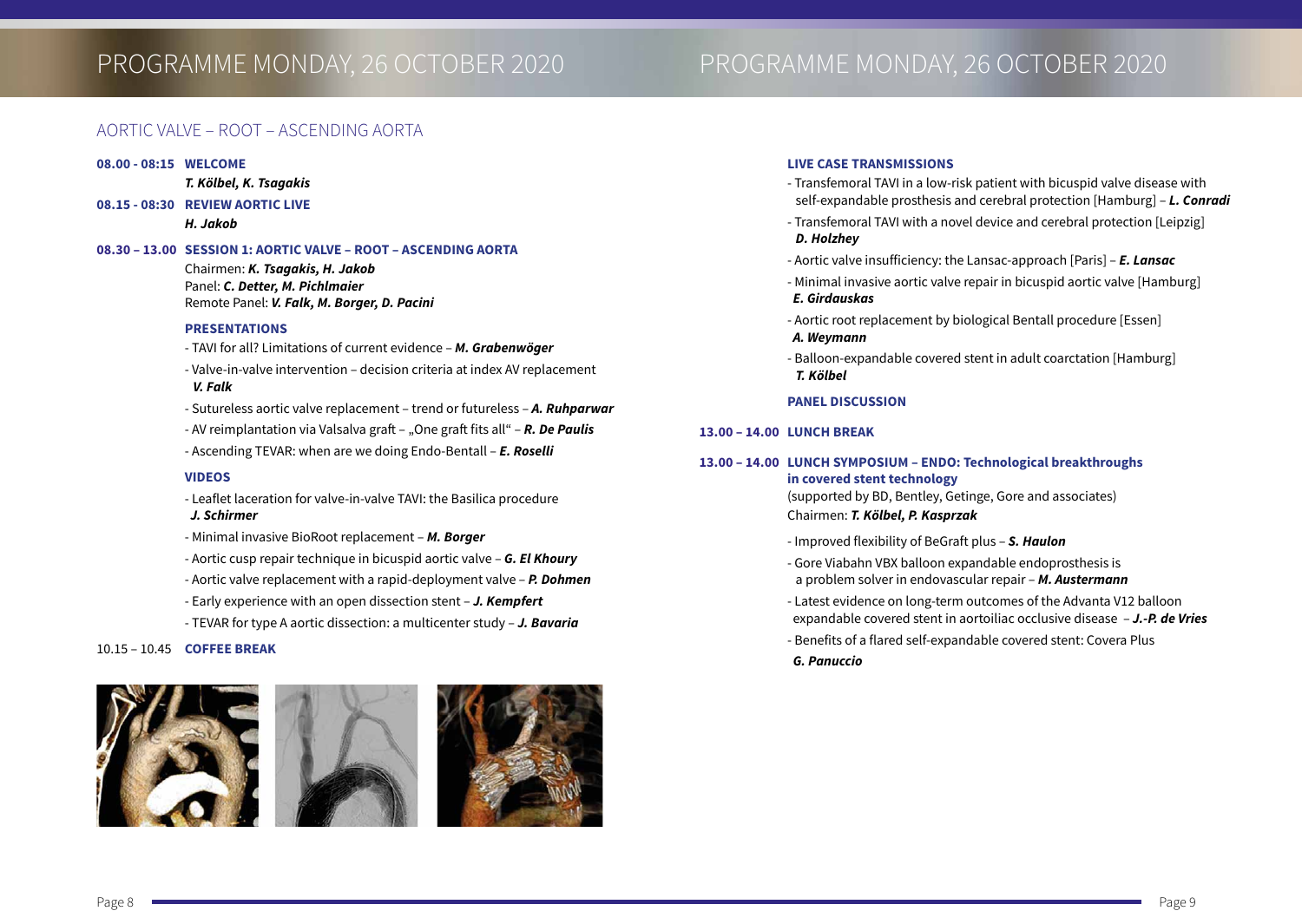#### THORACO-ABDOMINAL AORTA

#### **14.00 – 18.30 SESSION 2: THORACO-ABDOMINAL AORTA**

Chairmen: *J. van Herwaarden, T. Kölbel* Panel: *T. Gandet, G. Melissano* Remote Panel: *M. Jacobs, C. Etz, H. Verhagen, B. Modarai* 

#### **PRESENTATIONS**

- Endovascular repair in genetic aortic syndrome – *S. Haulon*

- Open repair in genetic aortic syndrome – *A. Estrera* 

- The ideal bridging stent in F/B-EVAR – *G. Oderich*

- Role of cerebral fluid drainage in spinal cord protection – *C. Etz*

- How to repair failed EVAR/Open repair: conversion vs. F/B-EVAR *G.W.H. Schurink*

#### **VIDEOS**

- The value of inner-branches in branched-EVAR – *V. Makaloski*

- Branched-EVAR with an outer-branch design – *M. Farber*

- Stabilise-technique using the Zenith Dissection System – *G. Melissano*

- Antegrade interventions in thoracoabdominal aorta – *K. Tsagakis*

- In-situ laser fenestration in urgent TAAA – *D. Fabre*

- MuVIT (Munich Valsalva technique) for cardiac output reduction *N. Tsilimparis*

#### 16.00 – 16.30 **COFFEE BREAK**

#### **LIVE CASE TRANSMISSIONS**

- Transfemoral access in branched EVAR with inner branches [Hamburg] *G. Panuccio*

- Open repair in Type II thoracoabdominal aortic aneurysm [Hamburg] *E. S.Debus*

- MISACE in thoracoabdominal aortic aneurysm [Leipzig] – *M. Moche*

- TEVAR and candyplug in type B aortic dissection [Hamburg] – *F. Rohlffs*

#### **PANEL DISCUSSION**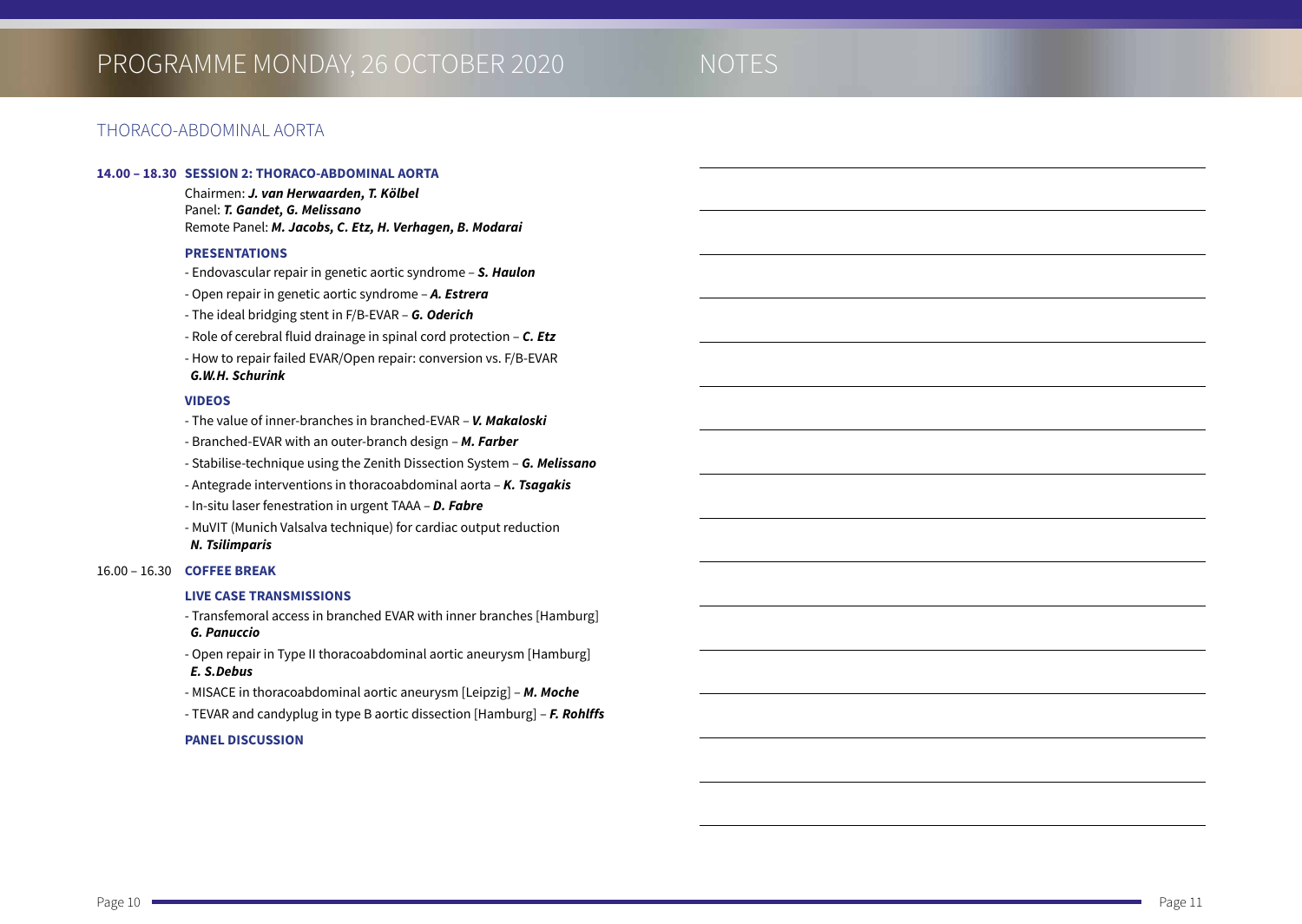#### AORTIC ARCH

#### **08.00 – 08.30 REVIEW DAY 1** – *T. Kölbel, A. Ruhparwar, M. Borger*

#### **08.30 – 13.00 SESSION 3: AORTIC ARCH**

Chairmen: *H. Jakob, N. Tsilimparis* Panel: *A. Ruhparwar, F. Rohlffs* Remote Panel: *M. Borger, S. Haulon, M. Grabenwöger, T. Resch*

#### **PRESENTATIONS**

- Limited vs. extensive repair to the arch in acute type A dissection *D. Pacini*
- Endovascular strategies in aortic arch repair *L. Bertoglio*
- Aortic arch: when not to use open repair *A. Martens*
- Aortic arch: when not to use endovascular repair *F. Verzini*
- Chronic aortic dissection of the aortic arch: when open, when endo? *J. Bavaria*

#### **VIDEOS**

- TEVAR with staged deployment in the aortic arch *D. Böckler*
- EVAR-explantation: how to do it *R. Chiesa*
- Physician-modified fenestrated TEVAR– *T. Gandet*
- Fenestrated TEVAR with a custom made endograft *N. Tsilimparis*
- Hybrid graft 3.0, anatomical open arch replacement in zone zero *M. Pichlmaier*

#### 10.30 – 11.00 **COFFEE BREAK**

#### **LIVE CASE TRANSMISSIONS**

- Vertebral artery transposition [Hamburg] *E. S. Debus*
- Endovascular aortic arch repair with 3 inner branches [Hamburg] *T. Kölbel*
- TEVAR after zone-0 debranching [Regensburg] *K. Pfister*
- Simplified Frozen Elephant Trunk technique [Hamburg] *C. Detter*
- Frozen Elephant Trunk repair with a novel device [Essen] *K. Tsagakis*
- TEVAR after zone-0 debranching [Leipzig] *S. Desch*

#### **PANEL DISCUSSION**

#### **13.00 – 14.00 LUNCH BREAK**

## PROGRAMME TUESDAY, 27 OCTOBER 2020 PROGRAMME TUESDAY, 27 OCTOBER 2020

#### INFRARENAL AORTA

#### **13.00 – 14.00 LUNCH SYMPOSIUM: Technological breakthroughs in imaging technology** Chairmen: *J. van Herwaarden, G. Melissano*

- Laser-light guided aortic repair using FORS-technology *J. van Herwaarden*
- Cydar EV: the role of deformation correction in CT-fusion *T. Mastracci*
- Preventing complications with better visualization using new generation of Azurion platform – *K. Yeung*
- Artificial intelligence in endovascular surgery: what is the reality today *T. Carrell*

#### **14.00 – 17.00 SESSION 4: INFRARENAL AORTA**

Chairmen: *G. Melissano, G. Panuccio* Panel: *K. Yeung, L. Kock* Remote Panel: *D. Böckler, A. Giannoukas, J. Schmidli, T. Mastracci*

#### **PRESENTATIONS**

- Open repair vs. EVAR for abdominal aortic aneurysm: how to keep the balance? – *A. Giannoukas*
- Infected aortic grafts and EVARs: when to explant and when to treat conservatively? – *J. Schmidli*
- Hypogastric arteries: should all be preserved? *B. Modarai*
- Active sac management to prevent type II endoleak: is it worth it? *H. Verhagen*

#### **VIDEOS**

- Conformable EVAR graft in a tortuous neck *L. Kock*
- Fenestrated EVAR using FORS-technology *T. Kölbel*
- Chimney-EVAR for juxtarenal abdominal aortic aneurysm *M. Austermann*

#### **LIVE CASE TRANSMISSIONS**

- FEVAR in juxtarenal abdominal aortic aneurysm [Hamburg] *F. Rohlffs*
- Open repair of dissected infrarenal aortic aneurysm in Marfan [Hamburg] *S. Honig*
- EVAR with accessory renal artery branch [Regensburg] *K. Oikonomou*
- Transarterial endoleak embolization [Hamburg] *G. Panuccio*

#### **17.00 – 17:15 SUM UP AND FAREWELL** – *T. Kölbel, K. Tsagakis*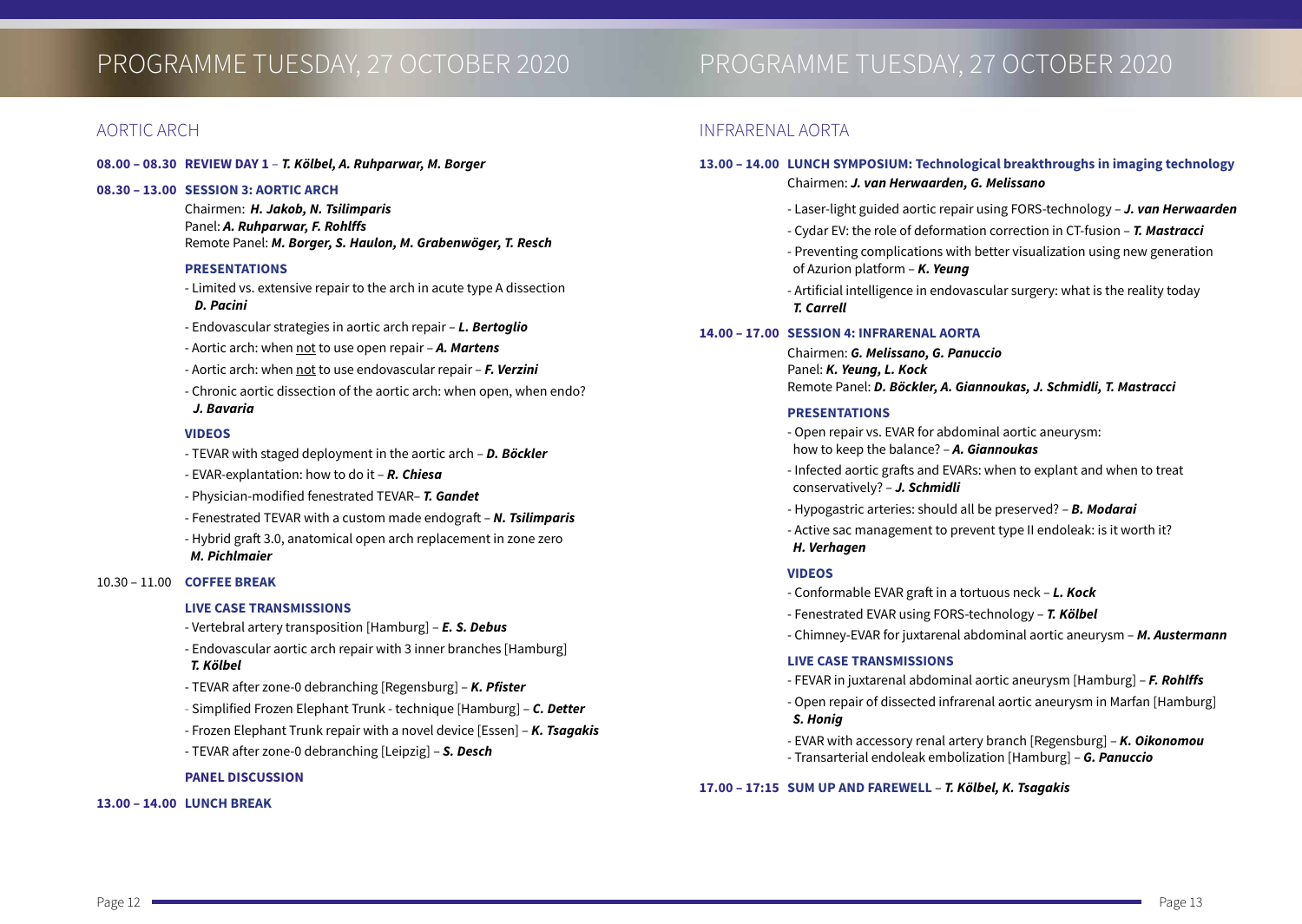